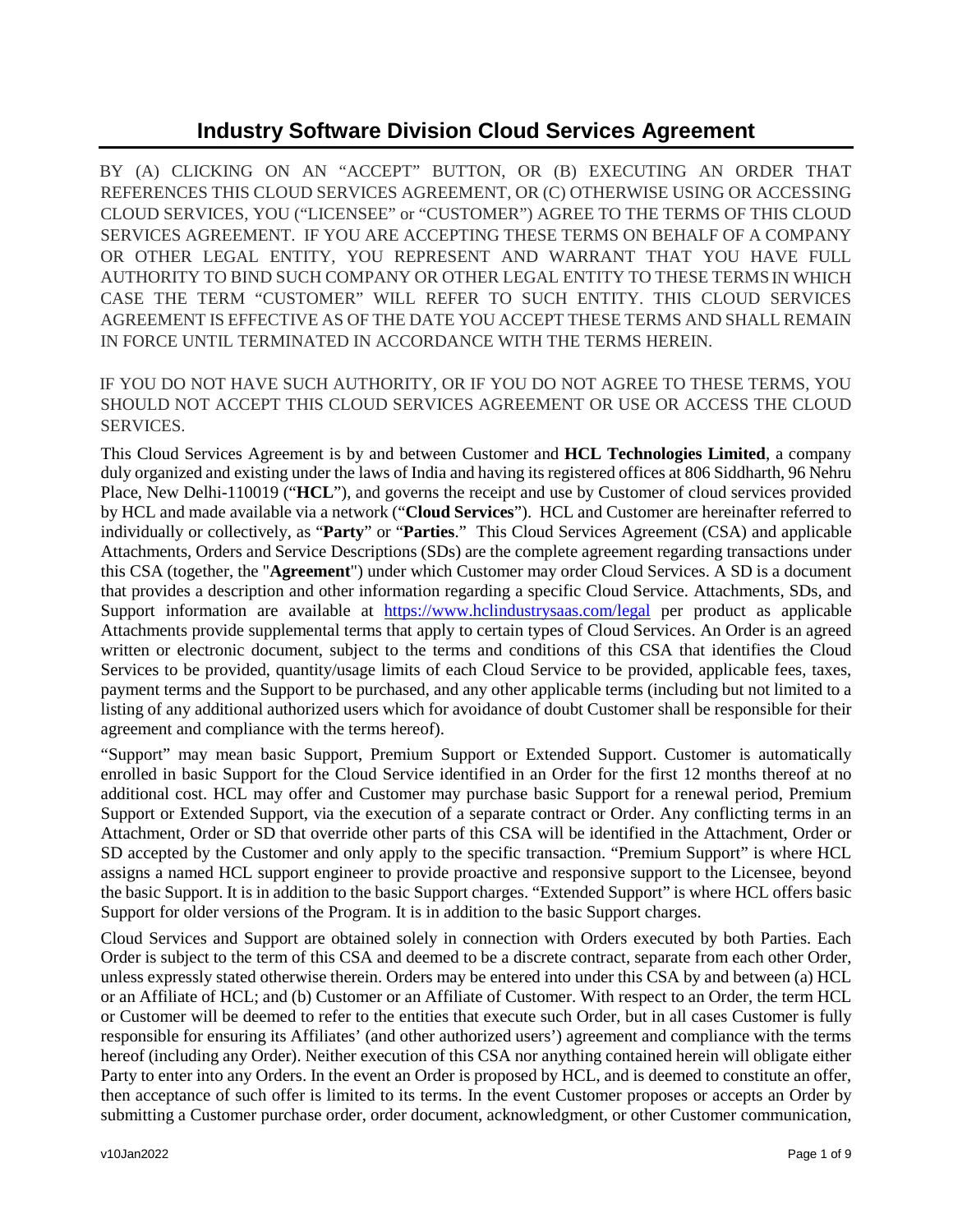then regardless of whether HCL acknowledges, accepts, fully or partially performs under any such document, HCL objects and rejects any additional or different term in such document and none of such additional or different terms will become part of the agreement between the Parties even if HCL uses or refers to such document for invoicing purpose. Solely for administrative convenience of the Parties in ordering hereunder, Customer may issue a purchase order in lieu of the Parties signing the HCL Order form (HCL Program License and Support Order Schedule) and such purchase order shall then be deemed an Order for ordering purposes. Such purchase order shall be subject to this CSA, and any different terms in such purchase order (whether payment terms, taxes, warranty, scope of Support, limitation of liability, termination, or otherwise) will not apply as the purpose of the purchase order is solely for identifying pricing, product/service selected, and quantity for ordering hereunder. All references in this Agreement to differing or additional terms that may apply in an Order do not apply to purchase orders used as the Order. Subject to this paragraph, HCL (or its Affiliates) may accept the purchase order by processing it.

## **1. Cloud Services**

- a. HCL Cloud Services are designed to be available 24/7, subject to maintenance. Customer will be notified of scheduled maintenance. Technical support and service level commitments for each Cloud Service, if applicable, are specified in an Attachment or SD or are available at <https://www.hclindustrysaas.com/legal> per product as applicable.
- b. HCL may offer non-HCL services ("Non-HCL Services"), or an HCL Cloud Service may enable access to Non-HCL services, that may require acceptance of third party terms identified in the SD. Linking to or use of Non-HCL services constitutes Customer's agreement with such terms. HCL is not a party to such third party agreements and is not responsible for such Non-HCL services. HCL does not provide any warranties or support with respect to Non-HCL services. HCL may, at any time and at its sole discretion, discontinue Non-HCL service offerings or revoke access to Non-HCL services via HCL Cloud Service, without entitling Customer to any refund, credit, or other compensation and without incurring any liability under the Agreement.
- c. Customer accepts an Attachment or SD by ordering, enrolling, using, or making a payment for the Cloud Service. When HCL accepts Customer's order, HCL provides Customer the authorizations specified in the SD.
- d. HCL will provide the facilities, personnel, equipment, software, and other resources necessary to provide the Cloud Services and generally available user guides and documentation to support Customer's use of the Cloud Services. A Cloud Service may require the use of enabling software that Customer downloads to Customer systems to facilitate use of the Cloud Service. Customer may use enabling software only in connection with use of the Cloud Service and according to any licensing terms if specified in a SD. Enabling software is provided as-is, without warranties of any kind.
- e. Customer will provide hardware, software and connectivity to access and use the Cloud Service, including any required Customer-specific URL addresses and associated certificates.
- f. Customer may access a Cloud Service only to the extent of authorizations acquired by Customer. Customer is responsible for use of Cloud Services by any user who accesses the Cloud Service with Customer's account credentials. A Cloud Service may not be used in any jurisdiction for unlawful, obscene, offensive or fraudulent Content or activity, such as advocating or causing harm, interfering with or violating the integrity or security of a network or system, evading filters, sending unsolicited, abusive, or deceptive messages, viruses or harmful code, or violating third party rights. In addition, Customer may not use Cloud Services if failure of the Cloud Service could lead to death, bodily injury, or property or environmental damage. Customer shall not: i) reverse engineer any portion of a Cloud Service; ii) assign or resell direct access to a Cloud Service to a third party outside Customer's organization or use the Cloud Service for any reason other than Customer's internal business purpose; or iii) combine Cloud Services with Customer's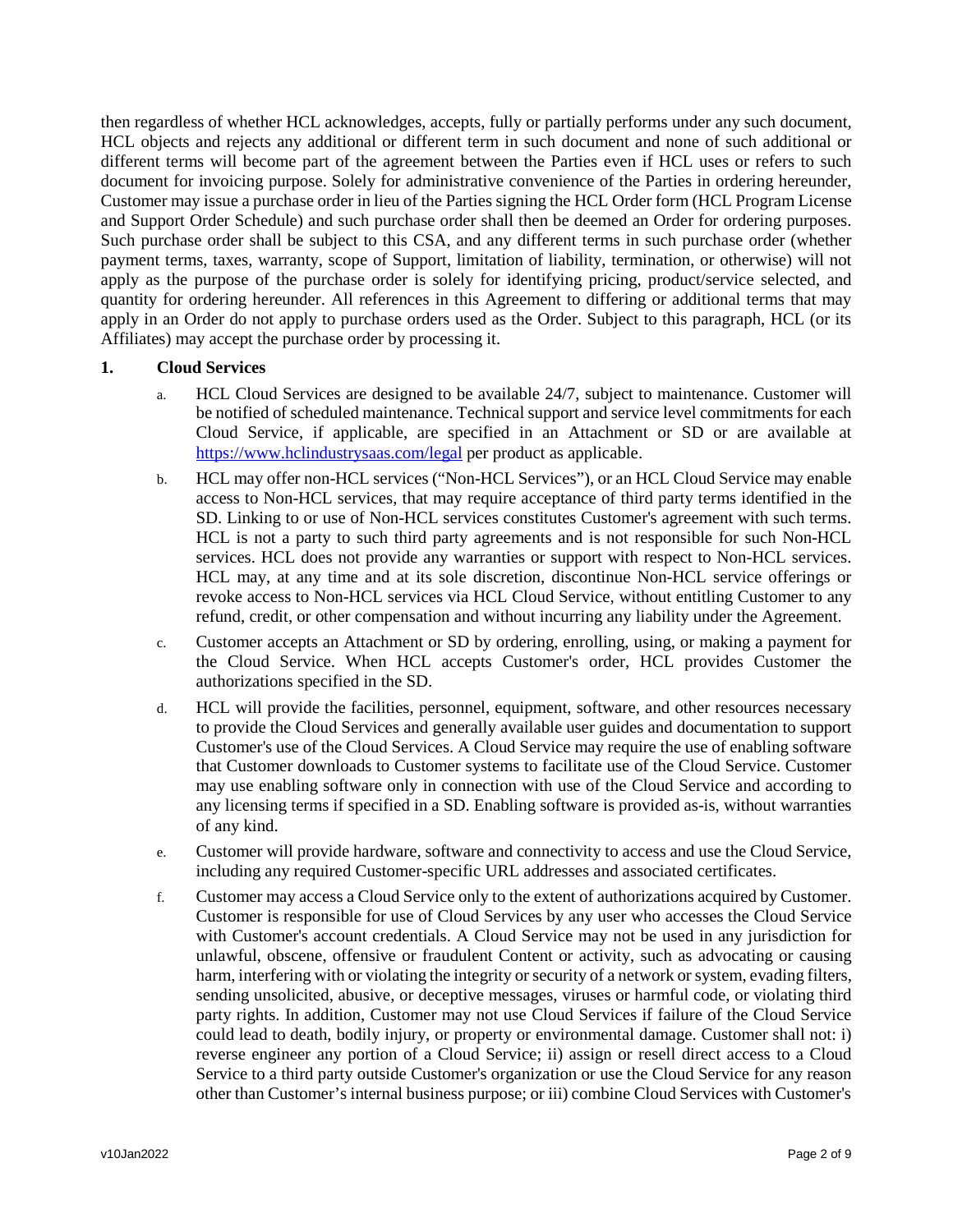value add to create a commercially available Customer branded solution that Customer markets to its end user customers unless otherwise agreed in writing by HCL.

- g. Customer shall keep strictly confidential all materials and information provided by HCL. Customer may not copy or disclose any HCL intellectual property and/or information to any third party or use the same for any purpose other than for using the Cloud Services in accordance with the terms of the Agreement.
- h. A Cloud Service or feature of a Cloud Service is considered "Preview" when HCL makes such services or features available at no charge, with limited or pre-release functionality, or for a limited time to try available functionality (such as beta, trial, no-charge, or preview designated Cloud Services). Preview services are excluded from available service level agreements. A Preview service may not be covered by support and HCL may change or discontinue a Preview service at any time and without notice. HCL is not obligated to release a Preview service or make an equivalent service generally available.

#### **2. Content and Data Protection**

- a. "Content" consists of all data, software, and information that Customer (or its authorized users) provides, authorizes access to, or inputs to the Cloud Service. Use of the Cloud Service will not affect Customer's ownership or license rights in such Content. HCL, its Affiliates, and contractors of either, may access and use the Content solely for the purpose of providing and managing the Cloud Service. HCL will treat all Content as confidential by not disclosing Content except to HCL employees and contractors and only to the extent necessary to deliver the Cloud Service, except for any Content that: (i) is or becomes generally known to the public, through no wrongful act of HCL; (ii) was known to HCL prior to its disclosure; (iii) is lawfully received from a third party; or (iv) was independently developed by HCL. Furthermore, HCL may disclose Content to the extent compelled by law to do so, provided HCL gives the Customer prior notice of the compelled disclosure (to the extent legally permitted) and reasonable assistance, at the Customer's cost and expense, if the Customer wishes to contest the disclosure.
- b. Customer is responsible for obtaining all necessary rights and permissions to enable, and grants such rights and permissions to, HCL, its Affiliates, and contractors of either, to use, provide, store and otherwise process Content in the Cloud Service. This includes Customer making necessary disclosures and obtaining consent, if required, before providing individuals' information, including personal or other regulated data in such Content. If any Content could be subject to governmental regulation or may require security measures beyond those specified by HCL for a Cloud Service, Customer will not input, provide, or allow such Content unless specifically permitted in the terms of the relevant SD or unless HCL has otherwise first agreed in writing to implement additional security and other measures.
- c. HCL's Privacy Policy, available upon request, applies for generally available Cloud Service offerings. Specific security features and functions of a Cloud Service may be provided in an Attachment and SDs. Customer is responsible to assess the suitability of each Cloud Service for Customer's intended use and Content and to take necessary actions to order, enable, or use available data protection features appropriate for the Content being used with a Cloud Service. By using the Cloud Service, Customer accepts responsibility for use of the Cloud Services, and acknowledges that it meets Customer's requirements and processing instructions to enable compliance with applicable laws.
- d. HCL's Data Processing Terms (DPA) and applicable DPA Exhibit(s), available upon request, apply and prevail over any conflicting terms of the Agreement, if and to the extent the European General Data Protection Regulation (EU/2016/679) (GDPR) applies to personal data contained in Content.
- e. HCL will return or remove Content from HCL computing resources upon the expiration or cancellation of the Cloud Service, or earlier upon Customer's request. HCL may charge for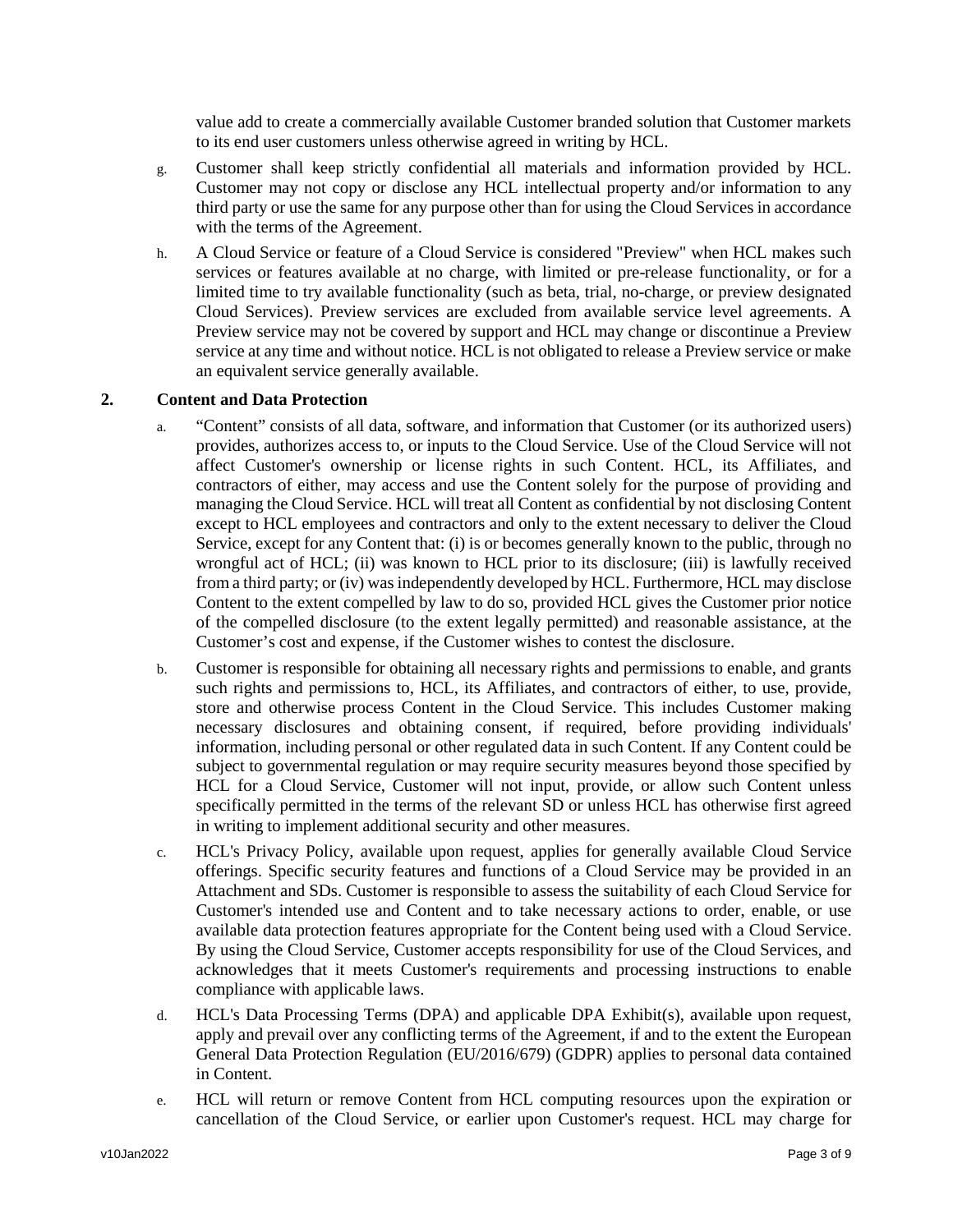certain activities performed at Customer's request (such as delivering Content in a specific format). HCL does not archive Content, however some Content may remain in Cloud Service backup files until expiration of such files as governed by HCL's backup retention practices.

f. Upon request by either Party, HCL, Customer or Affiliates of either, will enter into additional agreements as required by law in the prescribed form for the protection of regulated personal data included in Content. The Parties agree (and will ensure that their respective Affiliates agree) that such additional agreements will be subject to the terms of the Agreement.

### **3. Changes**

- a. Customer acknowledges that HCL may modify: i) a Cloud Service; and ii) the Privacy Policy/DPA, from time to time at HCL's sole discretion and such modifications will replace prior versions as of the effective date. Updates to a SD will take effect upon a new order or for SDs previously agreed by the Customer will take effect upon the change effective date for ongoing services, or upon the renewal date for Cloud Services that automatically renew. The intent of any modification will be to: i) improve or clarify existing commitments; ii) maintain alignment to current adopted standards and applicable laws; or iii) provide additional features and functionality. Modifications will not materially degrade the security or data protection features or functionality of a Cloud Service.
- b. HCL may withdraw a Cloud Service on 12 months' notice and in such instance HCL will continue to provide the Cloud Service for the remainder of Customer's unexpired term in case of a fixed term and for all other cases work with Customer to migrate to another HCL offering. Access to Non-HCL services may be withdrawn by HCL at any time.
- c. Since this CSA may apply to many future Orders, HCL may modify this CSA by providing Customer at least three months' written notice. Changes are not retroactive; they apply, as of the effective date, only to new Orders, ongoing Orders that do not expire, and renewals. For transactions with a defined renewable contract period stated in an Order, Customer may request that HCL defer the change effective date until the end of the current contract period. Customer accepts changes by placing new Orders or continuing use after the change effective date or allowing transactions to renew after receipt of the change notice. Except as provided above, all changes to the Agreement must be in writing accepted by both Parties.

## **4. Trial, Beta Cloud Services and Other Preview Services**

a. If Customer chooses to use any trial Cloud Services ("**Trial Cloud Services**"), beta Cloud Services ("**Beta Cloud Services**"), or any other Preview Services, Customer may do so only to evaluate functionality, performance, compatibility and reliability during the period that HCL specifies. In connection with such use, Customer specifically agrees that:

(i) Trial Cloud Services, Beta Cloud Services and other Preview Services are provided "AS-IS" and without support;

(ii) Any security, compliance, service level, and privacy commitments stated in this Agreement are not applicable to Trial Cloud Services, Beta Cloud Services or other Preview Services;

(iii) HCL may change or discontinue Trial Cloud Services, Beta Cloud Services or other Preview Services at any time and makes no commitment to make them generally available;

(iv) Beta Cloud Services are Confidential Information of HCL;

(v) Beta Cloud Services are experimental, provided for testing purposes only, and may not be used in production; and

(vi) Customer will comply with testing guidelines that HCL provides and will make reasonable efforts to provide feedback. HCL shall own all such feedback and shall have the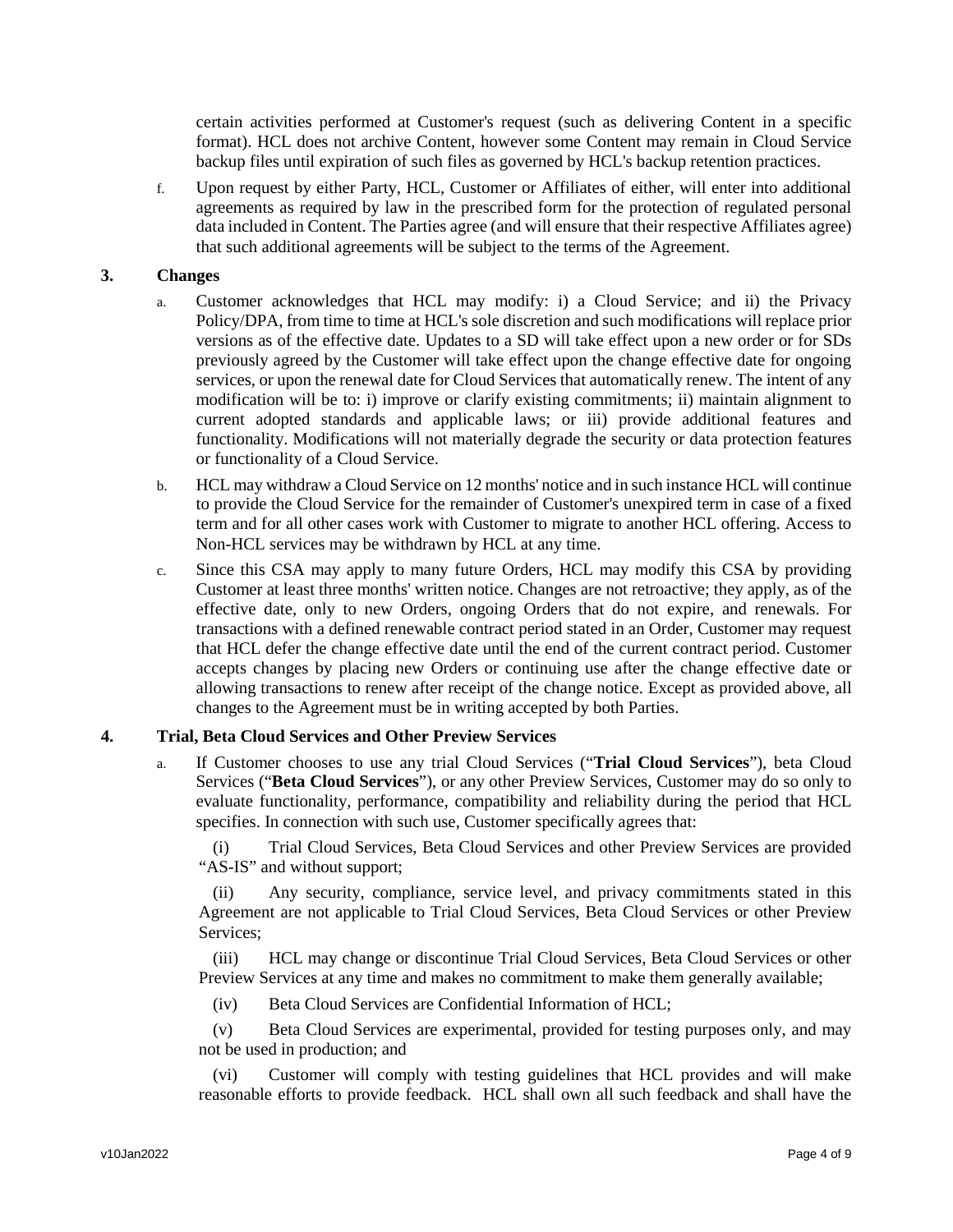right, on a perpetual and irrevocable basis, to use such feedback for any reason without payment or other obligation to Customer.

# **5. Warranties**

- a. HCL warrants that it provides Cloud Services using commercially reasonable care and skill. The warranty for a Cloud Service ends when the Cloud Service ends.
- b. HCL does not warrant uninterrupted or error-free operation of a Cloud Service or that HCL will correct all defects or prevent third party disruptions or unauthorized third-party access.
- c. The warranties stated in this Section are the exclusive warranties from HCL and replace all other warranties, including the implied warranties or conditions of satisfactory quality, merchantability, non-infringement, and fitness for a particular purpose. HCL warranties will not apply if there has been misuse, modification, damage not caused by HCL, or failure to comply with instructions provided by HCL. Preview services and Non-HCL services are made available under the Agreement as-is, without warranties of any kind. Third parties may provide their own warranties to Customer.

# 6. **Payment.**

6,1. Fees. Customer will pay any and all fees as detailed in the Order. Except as provided therein, all amounts in the Order are in United States Dollars (USD). Payment is due in advance. Customer will pay HCL for the amounts due, owing, and duly invoiced under the Order within thirty (30) days of the date of invoice. Customer shall make all payments pursuant to the Order through electronic transfer of funds to the designated bank accounts as nominated by HCL in writing. Overdue amounts payable under the Order will bear interest from the original due date at the rate of one percent (1%) per month or the maximum legal rate, whichever is less. Except as provided in this CSA, all fees are non-refundable and non-cancelable.

6.2 Taxes. All fees quoted are exclusive of taxes. Customer is responsible for payment of any sales, use, value added, GST, and any other similar taxes or governmental fees associated with the Order, except for taxes based on HCL's net income, gross revenue or employment obligations. If HCL is obligated by applicable law to collect and remit any taxes or fees, the appropriate tax or fee amount will be charged and set forth in the applicable invoice. Customer agrees to bear any withholding tax liability as may be required by law and would increase payment due under the Order by such an amount so that the net payment made to HCL after deduction of applicable withholding tax is the same, had there been no withholding tax applicable. Customer is solely responsible for timely and accurate payment of applicable taxes and fees, irrespective of what HCL's invoice may state.

#### **7. Liability and Indemnity**

- a. HCL's entire cumulative liability for all claims (regardless of nature) related to the Agreement will not exceed the amount of any actual direct damages incurred by Customer up to the amounts paid hereunder by Customer to HCL, under the applicable Order, during the preceding twelve (12) month period for the affected service. HCL will not be liable for special, incidental, exemplary, indirect, or economic consequential damages, lost profits, business, value, revenue, goodwill, or anticipated savings, business interruption or loss/corruption of data. These limitations apply collectively to HCL, its Affiliates, contractors, and suppliers, and Customer shall ensure that its users agree to same.
- b. Damages that cannot be limited under applicable law are not subject to the above cap.
- c. If an unaffiliated third party asserts a claim against Customer that a Cloud Service acquired under the Agreement infringes a patent or copyright, HCL will at it election settle such claim or defend Customer against that claim and pay amounts finally awarded by a court against Customer or included in a settlement approved by HCL, provided that Customer promptly: i) notifies HCL in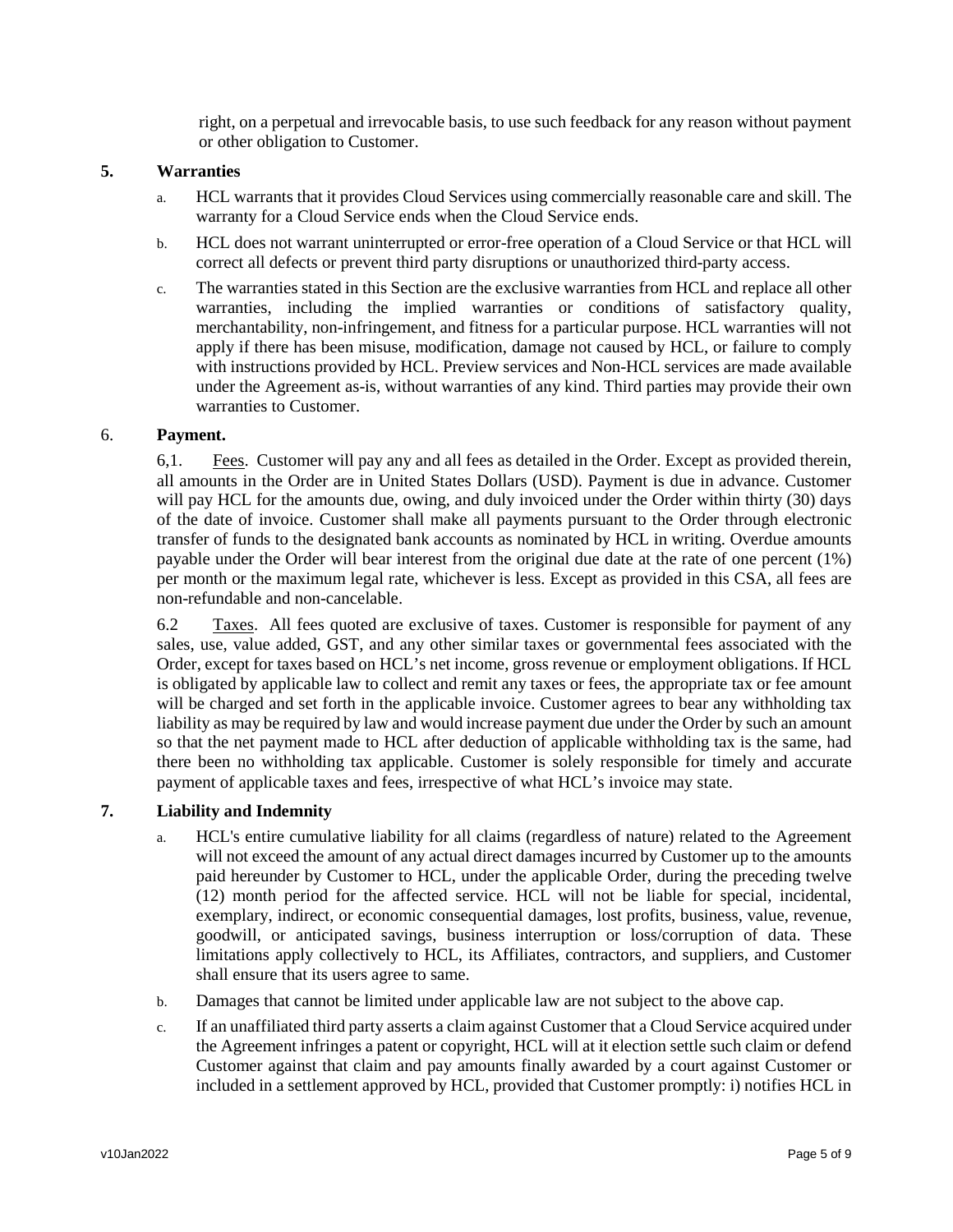writing of the claim; ii) supplies information requested by HCL; and iii) allows HCL to control, and reasonably cooperates in, the defense and settlement, including mitigation efforts.

d. HCL has no responsibility for claims based on Non-HCL products and services, items not provided by HCL, any violation of law or third-party rights caused by Customer's Content, materials, designs, or specifications, or for any act or omission of Customer or its representatives, or of any non-HCL person or entity, including but not limited to: (i) modification of the Cloud Service by a party other than HCL; (ii) use of the Cloud Service in combination with hardware, software or cloud infrastructure not provided by HCL; (iii) any unauthorized use of the Cloud Service; or (iv) Customer's failure to incorporate updates or upgrades that would have avoided the alleged infringement.

## **8. Term and Termination**

- a. The Cloud Service period ("**Subscription Period**") and Support period ("**Support Period**") are set forth in the applicable Order. Following the initial term thereof, the Subscription Period and Support Period shall renew automatically for successive twelve (12) month terms each, subject to the right of either Party to cancel such renewal by delivery of written notice of non-renewal to the other Party at least ninety (90) days prior to the end of the then current term.
- b. HCL may suspend or limit, to the extent necessary, Customer's use of a Cloud Service if HCL determines there is a material breach of Customer's obligations, a security breach, violation of law, or breach of the terms set forth in section  $1(f)$ . If the cause of the suspension can reasonably be remedied, HCL will provide notice of the actions Customer must take to reinstate the Cloud Service. If Customer fails to take such actions within a reasonable time, HCL may terminate the Cloud Service. Failure to pay HCL (or as applicable, HCL's Business Partner) is a material breach.
- c. HCL may terminate or suspend the Agreement and/or any Cloud Service or Support upon written notice to Customer if Customer fails to meet the credit requirements established by HCL and does not cure same within thirty (30) days of receipt of written notice from HCL (to the extent Customer consent for credit checks is necessary, Customer hereby provides its irrevocable consent for same during the term hereof), or if Customer: (i) files or has filed against it a petition in bankruptcy, (ii) has a receiver appointed to handle its assets or affairs, or (iii) makes or attempts to make an assignment for benefit of creditors. For purposes of this subsection (c), written notice can include email notice. For avoidance of doubt, (i) HCL's right to terminate or suspend under this Agreement includes, but is not limited to, remotely deactivating license keys or shutting off Support; and (ii) HCL's rights to terminate or suspend are in addition to other rights HCL may have.
- d. Either Party may terminate the Agreement: i) without cause on at least one month's notice to the other after expiration or termination of its obligations under the Agreement; or ii) immediately for cause, but terminate only with respect to the Cloud Service or Support at issue, if the other is in material breach of the Agreement, provided the one who is not complying is given written notice and 30 days to comply (it being acknowledged that HCL may provide notice by email).
- e. Customer may terminate a Cloud Service on one month's notice: i) at the written recommendation of a government or regulatory agency following a change in either applicable law or the Cloud Services; ii) if HCL's modification to the computing environment used to provide the Cloud Service causes Customer to be noncompliant with applicable laws; or iii) if HCL notifies Customer of a modification that has a material adverse effect on Customer's use of the Cloud Service, provided that HCL will have 90 days to work with Customer to minimize such effect. In the event of such termination, HCL shall refund a portion of any prepaid amounts for the applicable Cloud Service for the period after the date of termination.
- f. Effect of Termination and/or Expiration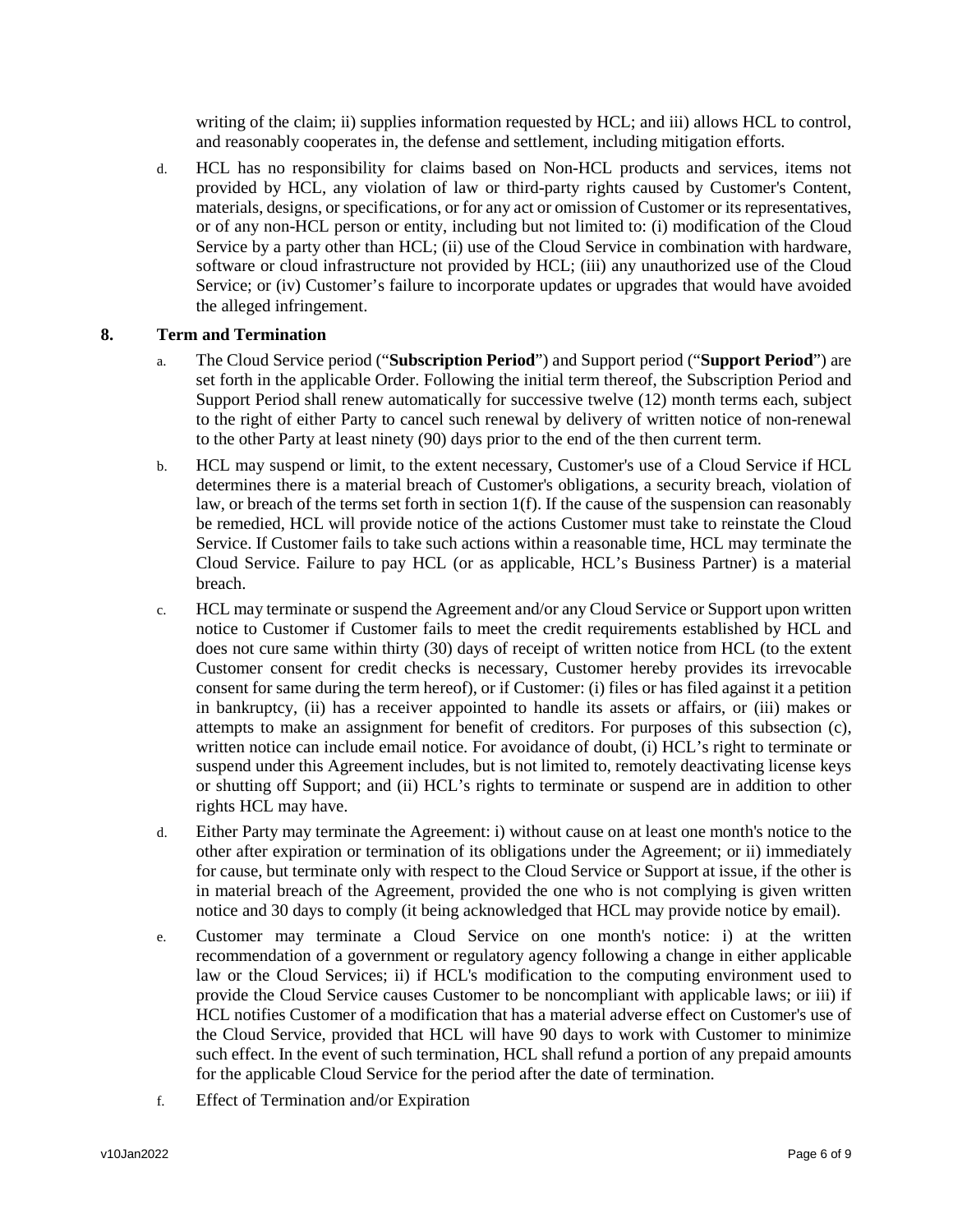- (1) Termination of the Agreement does not terminate existing Orders, and provisions of the Agreement as they relate to such Orders remain in effect until fulfilled or otherwise terminated in accordance with their terms, unless the Agreement has been terminated for cause or in accordance with Section 8(c).
- (2) If the Agreement is terminated for cause or in accordance with Section 8(c), Customer shall pay to HCL, on the date of termination, the total amounts due per the Agreement (and, unless Customer terminated for cause, Customer shall pay all fees that would have been paid had Agreement not terminated). If the Agreement is terminated for any other reason and if any Orders are in force after such termination, then the Customer shall make the payments in accordance with the applicable Order terms and the Agreement.
- (3) Upon termination or expiration of a Cloud Service, Customer shall pay to HCL, on the date of termination or expiration, the total amounts due for the applicable Cloud Service, and unless Customer terminated for cause, Customer shall pay all fees that would have been paid had the Cloud Service not terminated.
- (4) Upon termination of the Agreement or upon the termination or expiration of a Cloud Service, HCL may assist Customer in transitioning Customer's Content to an alternative technology for an additional charge and under separately agreed terms.
- (5) Any terms that by their nature extend beyond the Agreement termination remain in effect until fulfilled, and apply to successors and assignees.

# **9. Governing Laws and Geographic Scope**

- a. Each party is responsible for complying with: i) laws and regulations applicable to its business and Content; and ii) import, export and economic sanction laws and regulations, including defense trade control regime of any jurisdiction, including the International Traffic in Arms Regulations and those of the United States that prohibit or restrict the export, re-export, or transfer of products, technology, services or data, directly or indirectly, to or for certain countries, end uses or end users.
- b. For purchases in the U.S., any claims arising under or relating to this Agreement will be governed by the internal substantive laws of the State of California or federal courts located in California, without reference to (i) any conflicts of law principle that would apply the substantive laws of another jurisdiction to the Parties' rights or duties; (ii) the 1980 United Nations Convention on Contracts for the International Sale of Goods; or (iii) other international laws. For purchases in the U.S., each Party (i) hereby irrevocably agrees to submit to the jurisdiction and venue in the courts of the State of California for all disputes and litigation arising under or relating to this Agreement and (ii) waives any right to a jury trial in any proceeding arising out of or related to this Agreement. For purchasing outside the U.S., both parties agree to the application of the laws of the country in which Customer obtained the Cloud Services to govern, interpret, and enforce all of Customer's and HCL's respective rights, duties, and obligations arising from, or relating in any manner to, the subject matter of this Agreement, without reference to (i) any conflicts of law principle that would apply the substantive laws of another jurisdiction to the Parties' rights or duties; (ii) the 1980 United Nations Convention on Contracts for the International Sale of Goods; or (iii) other international laws. Furthermore, all rights, duties, and obligations arising from, or relating in any manner to, the subject matter of this Agreement, are subject to the jurisdiction of the courts of the country in which Customer obtained the Cloud Service.
- c. Unless otherwise agreed by the Parties, the rights and obligations of the Customer are valid only in the country of Customer's business address or the locations identified in the applicable Order. If Customer or any user exports or imports Content or use of any portion of the Cloud Service outside the country of Customer's business address or the location identified in the applicable Order, HCL will not serve as the exporter or importer. If any provision of the Agreement is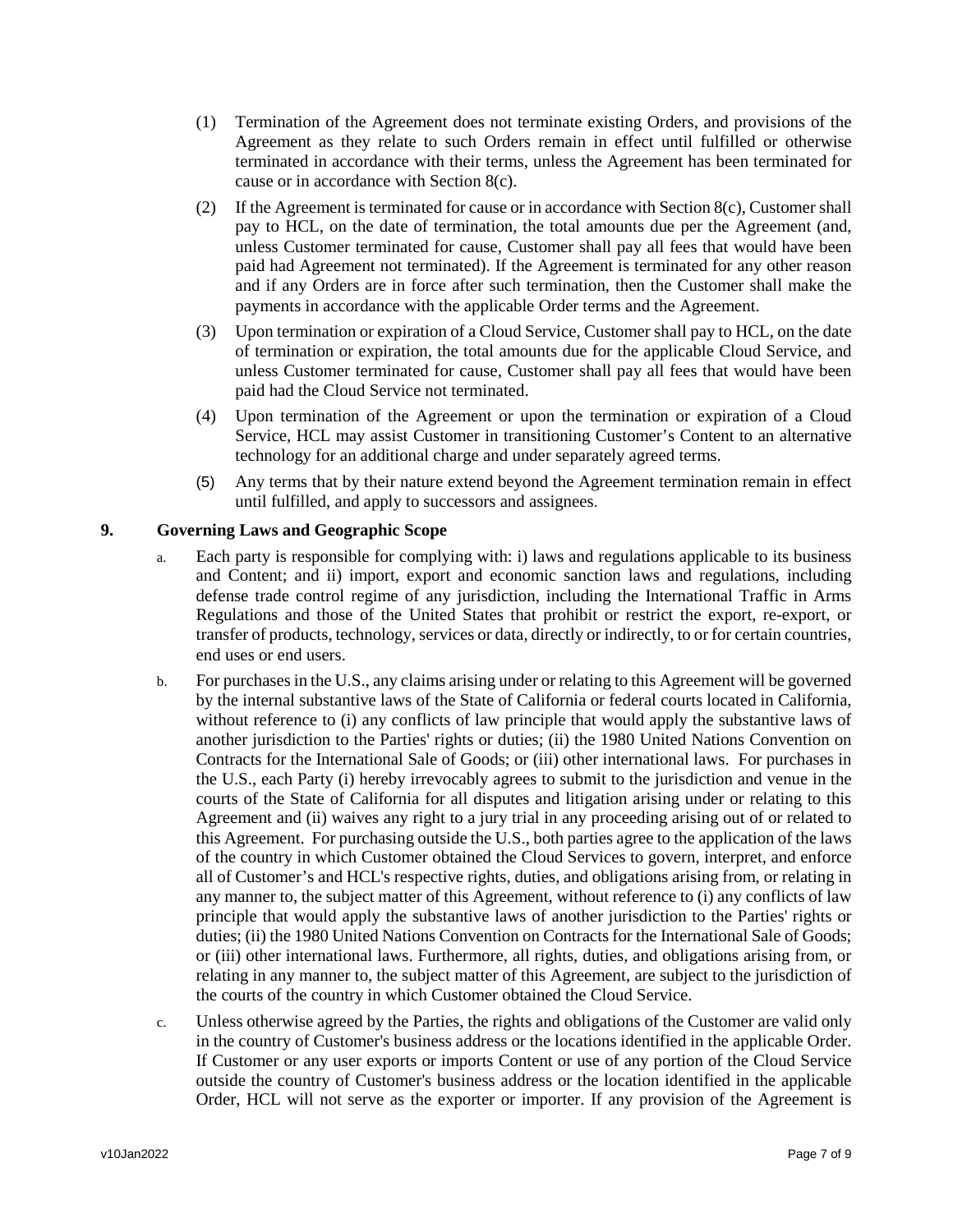invalid or unenforceable, the remaining provisions remain in full force and effect. Nothing in the Agreement affects statutory rights of consumers that cannot be waived or limited by contract.

### **10. General**

- a. Customer agrees that HCL may, no more than one time per twelve (12) month period, audit the Cloud Services and Support usage hereunder in order to verify Customer' use in compliance with this Agreement and/or Orders. HCL may conduct the audit itself or at its option engage an independent third party to do such audit, provided that such third party is subject to confidentiality obligation consistent with the Agreement. Customer will provide all assistance reasonably necessary for HCL to carry out such audit. If the audit reveals underpayment, Customer will promptly make such payments. If the audit reveals under-reporting of usage, Customer will promptly pay the difference. As with all provisions of the Agreement, HCL's rights and remedies in this paragraph will be without prejudice to other rights and remedies HCL has under this Agreement or in any Order, a law or in equity. HCL's audit rights under this paragraph shall survive any termination or expiration of an Order or this CSA for two years.
- b. HCL is an independent contractor, not Customer's agent, joint venturer, partner, or fiduciary, and does not undertake to perform any of Customer's regulatory obligations or assume any responsibility for Customer's business or operations. HCL is an information technology provider only. Any directions, suggested usage, or guidance provided by HCL or a Cloud Service does not constitute medical, clinical, legal, accounting, or other licensed professional advice. Customer and its authorized users are responsible for the use of the Cloud Service within any professional practice and should obtain their own expert advice. Customer is responsible for its use of HCL and Non-HCL products and services. Each Party is responsible for determining the assignment of its and its Affiliates personnel, and their respective contractors, and for their direction, control, and compensation.
- c. HCL maintains a set of business conduct and related guidelines covering conflicts of interest, market abuse, anti-bribery and corruption, and fraud. HCL and its personnel comply with such policies and require contractors to have similar policies.
- d. HCL, its Affiliates, and contractors of either, may, wherever they do business, store and otherwise process business contact information (BCI) of Customer, its personnel and authorized users, for example, name, business telephone, address, email, and user ID for business dealings with them. Where notice to or consent by the individuals is required for such processing, Customer will notify and obtain such consent. The HCL Privacy Policy, available upon request, provides additional details with respect to BCI and Account Data described below.
- e. Account Data is information, other than Content and BCI, that Customer provides to HCL to enable Customer's use of a Cloud Service or that HCL collects using tracking technologies, such as cookies and web beacons, regarding Customers use of a Cloud Service. HCL, its Affiliates, and contractors of either, may use Account Data for example to enable product features, administer use, personalize experience, and otherwise support or improve use of the Cloud Service.
- f. HCL is not responsible for the acts or omissions of its Business Partners.
- g. Neither Party may assign the Agreement, in whole or in part, without the prior written consent of the other; provided that HCL may assign or delegate its rights and/or obligations or any part thereof under this Agreement to any or all of its Affiliates. Assignment of HCL rights to receive payments or assignment by HCL in conjunction with the sale of the portion of HCL's business that includes a service is not restricted.
- h. This CSA applies to HCL and Customer and their respective Affiliates who acquire Cloud Services under this CSA. The Parties shall coordinate the activities of their own Affiliates under the Agreement. "Affiliates" means an entity that controls, is controlled by, or shares common